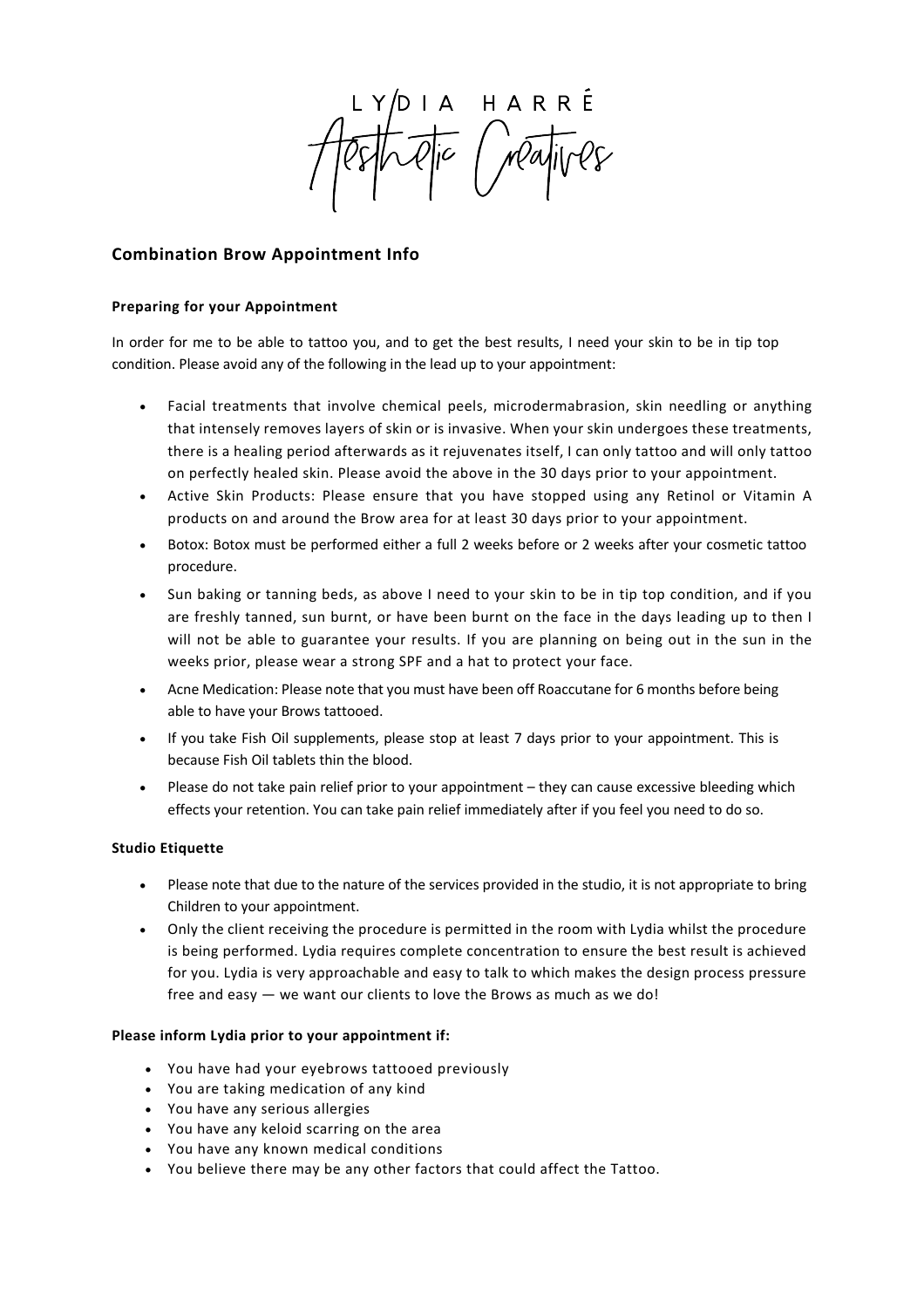OIA HARRÉ<br>Die Mayives

**FAQs**

#### *What is a Combination Brow Tattoo?*

A Combination Brow Tattoo is achieved using both the Powder Fill and Micro Blading Techniques to create a more defined and full Brow than just Microblading can achieve alone. Hair like strokes are implanted into the skin through the front of the Brow using a Microblading hand tool, and then depth is added to the Brow by using a digital cosmetic tattoo machine to shade from the tail, through the arch and the body of the Brow, which blends into the soft Microbladed fronts.

#### *What are the pigments made from and are they safe?*

All pigments used are excellent quality and highly safe. Most pigments are Iron Oxide and Titanium Dioxide based, a safe non-reactive substance and suspended in distilled water, alcohol and glycerin. The pigments are specifically designed for implantation into human skin.

#### *What colours can I choose from?*

I have a large selection of colours to choose from so that we can match your exact brow colour, or go darker if you wish. It is completely up to you!

## *Does it hurt?*

A topical anesthetic is applied both before and during the treatment. Most clients have a pain-free experience; however, some may feel small discomfort. Every person is different.

## *How long will the Tattoo last?*

You can expect your Brow Tattoo to last anywhere from 1 to 3 years. The result varies between individuals and depending what intensity of colour/depth result you would like. Some skins hold colour longer and stronger than others, while others fade leaving a light residue in the skin. Pigment may fade or change according to metabolism, lifestyle, skin type, medications, age, smoking, alcohol, sun exposure, and use of active skincare products such as Retin-A and Alpha-Hydroxy Acids (AHA's).

## *How often will I need to have the Tattoo touched up?*

This is dependent on what intensity of colour/depth you choose and wish to maintain. You can envisage needing colours boosts approximately every 1.5-2 years. Lydia will advise you at your appointment.

#### *What does the colour look like after the first treatment?*

The colour is always at its darkest straight after your appointment. It softens as it heals. Using my experience, we select a colour that you want and that I also believe will heal the best to suit your expectations.

#### *Do I need to wax/thread my eyebrows prior to the appointment? Or can you shape them for me?* That is

entirely up to you! If you know what shape you like your eyebrows, then feel free to have your brows shaped prior to the appointment. However, if you aren't really sure what shape would suit you best then I am more than happy to shape them for you during our consultation as we are designing your brows.